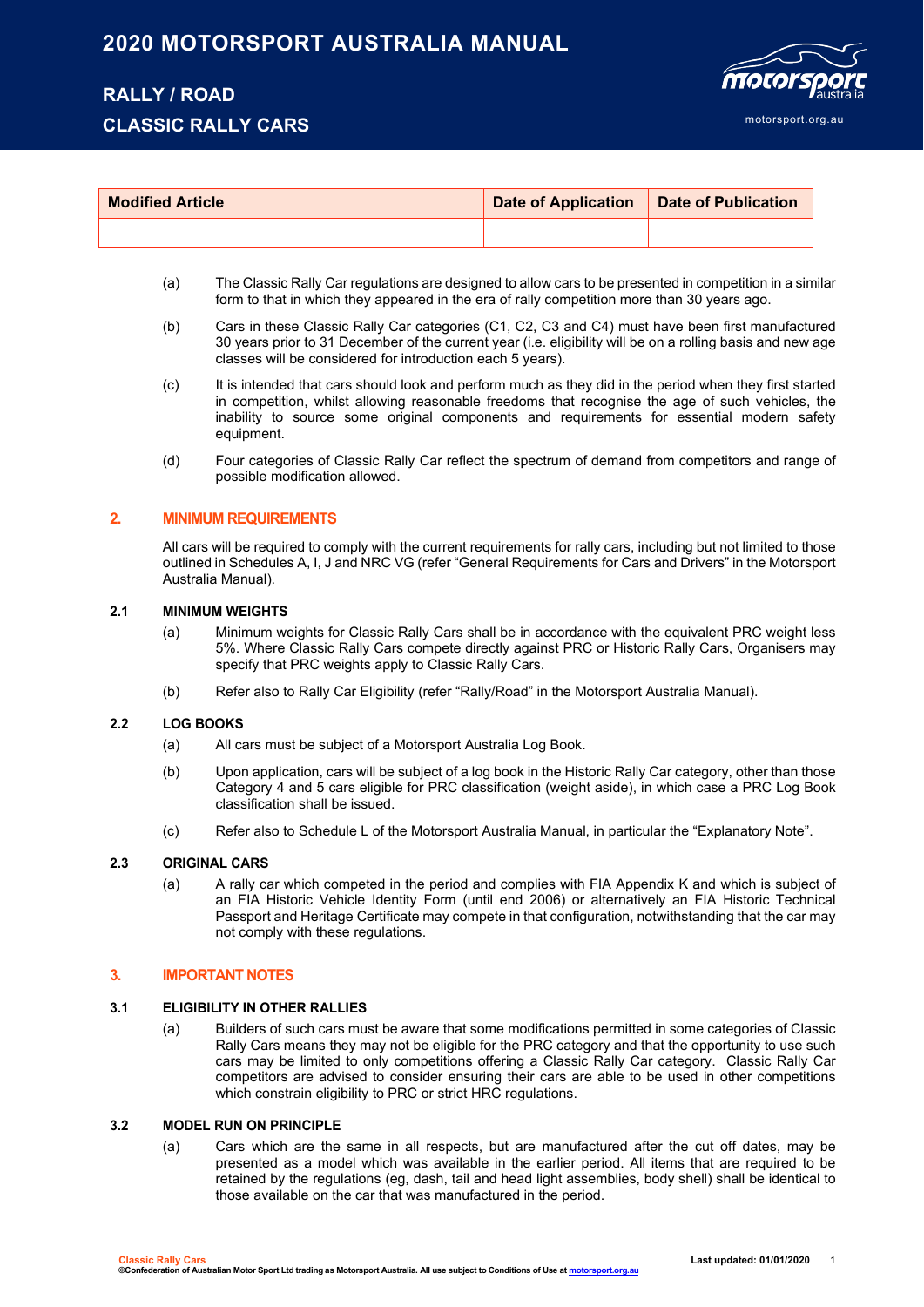#### **4. C1 – AUTHENTIC CLASSIC RALLY CAR CATEGORY**

- (a) Each car shall comply with Group 3C Production Rally Cars regulations or the Historic Rally Car Regulations save for the following:
	- (i) Cars shall be 2WD only.
	- (ii) Modifications and components listed on the Group 2 and 4 FIA homologations for a particular car are permitted, save where specific restrictions exist in these regulations in which case these regulations shall take precedence.
	- (iii) Wheel arch flares and inner wheel arch modifications of a type used on that model in rally competition of national status in Australia or FIA International championship status in the period are permitted. Evidence of compliance with such historic fitment may be required at scrutiny.

#### **4.1 ENGINES**

- (a) General: The engine used shall be as listed in a vehicle's relevant homologation papers, or be the original make of cylinder block and crankcase or option of the period from the manufacturer of the vehicle as otherwise permitted under the PRC rules. An eligible cylinder block may be fitted with an approved substitute cylinder head.
- (b) Modifications to internal components are free. Capacity is free, but any change in capacity may result in change of capacity class.
- (c) Cylinder Head: The original make of cylinder head from the manufacturer of the vehicle or the homologated / period option must be employed. Modifications are free, save that the original number of valves and camshafts shall be retained.
- (d) Substitute Cylinder Heads:
- (e) A substitute cylinder head which has been approved for a particular model of car may be used.
- (f) The guidelines for substitute cylinder heads are that the cylinder head:
	- (i) shall have the same number of camshafts in the same location as the original/recognised engine;
	- (ii) shall have no more valves than the original cylinder head;
	- (iii) shall bolt directly to the original/recognised cylinder block without the need for modification to either the cylinder block or cylinder head;
	- (iv) shall have no more spark plugs than the original head;
	- (v) shall not incorporate a variable cam timing system; and
	- (vi) may be produced by an alternate manufacturer intended for use on the original block.

Where a substitute cylinder head is approved, it is permitted to fit a suitable replacement chain or belt drive timing system

| <b>Approved Classic Rally Car Substitute Cylinder Heads</b> |                                          |                  |                                                                  |               |               |                             |  |  |
|-------------------------------------------------------------|------------------------------------------|------------------|------------------------------------------------------------------|---------------|---------------|-----------------------------|--|--|
| & Model                                                     | <b>Car Make   Cylinder Block</b>         | <b>Head Make</b> | <b>Head Source,</b><br><b>Model and/or</b><br><b>Designation</b> | <b>Valves</b> | Configuration | <b>Date</b><br><b>Added</b> |  |  |
| <b>Fiat 131</b><br>Abarth                                   | Fiat/Lancia (Series-<br>131/132/138/828) | Fiat/Lancia      | Fiat/Lancia models<br>post-1988                                  | 16            | <b>DOHC</b>   | 22/06/2011                  |  |  |
| Ford<br>Escort                                              | Ford Pinto                               | Cosworth YB      | Ford Cosworth<br>Sierra                                          | 16            | <b>DOHC</b>   | 02/09/11                    |  |  |

(g) The following modification limitations apply:

- (i) Cylinder Head: Modifications may be made to the cylinder head and related components only in the following areas:
	- (A) Inlet and exhaust ports may be modified by the removal of metal only.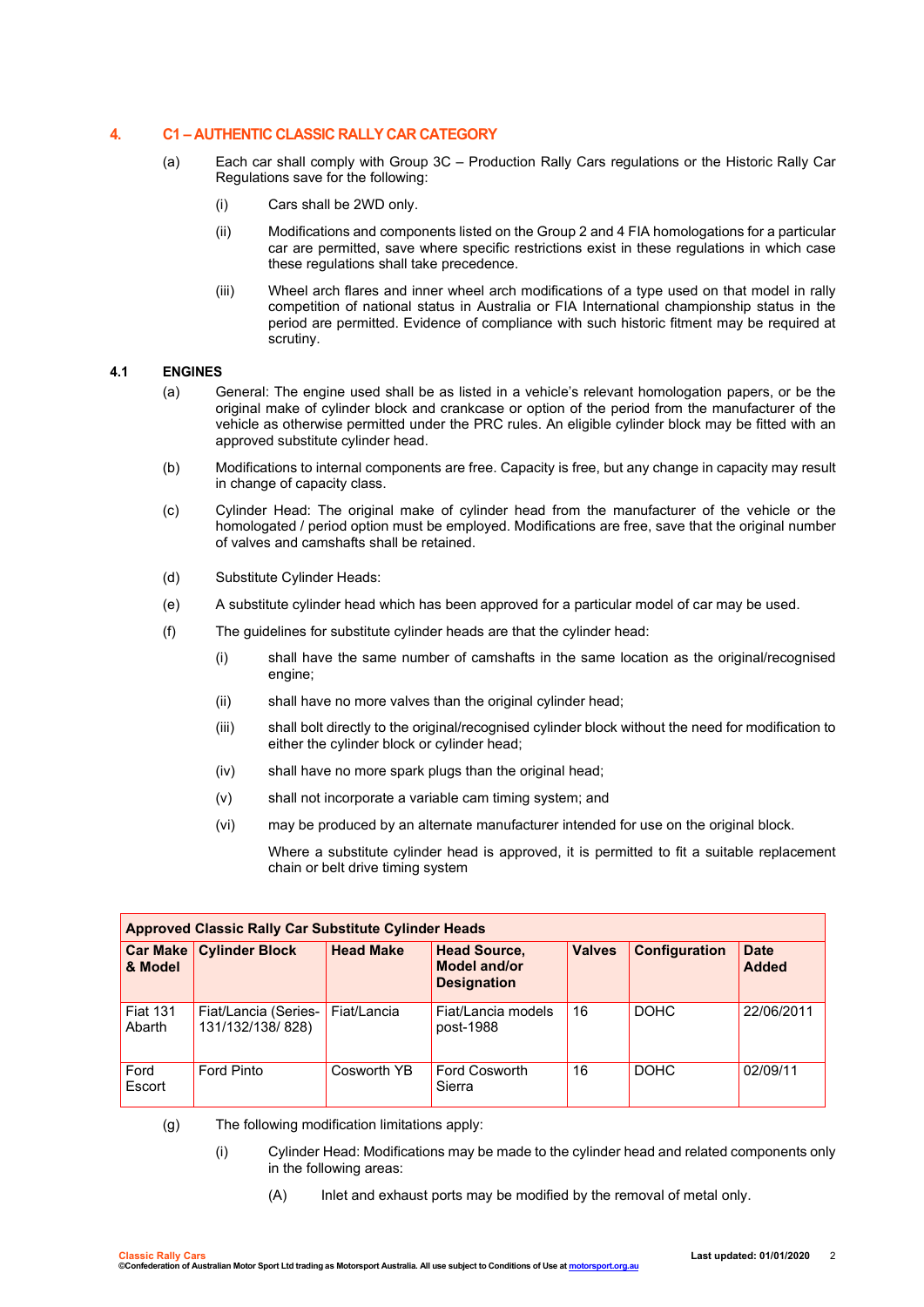- (B) Inlet and exhaust valve sizes and valve seats are free. The minimum modifications required to fit these items are permitted.
- (C) Valve guides may be replaced by others of alternate materials.
- (ii) Induction: A carburettor induction system shall be utilised, regardless of whether or not the replacement engine or cylinder head may have been fitted with fuel injection Cars which suffer a capacity alteration with a substitute engine and permitted modifications must compete in the capacity class pertaining to their new capacity.
- (iii) Inlet manifolds: Inlet manifolds, not being integral with the cylinder head casting, are free for non-fuel injected naturally- aspirated cars.

#### **4.2 Induction**

- (a) Carburettor/s is/are free for naturally-aspirated cars, subject to being of a make, type and appearance available in the period. Multiple carburettors are permitted in the ratio of not more than one throttle per cylinder. Rotary powered cars may not have more than one throttle per inlet port.
- (b) Fuel injection is not permitted unless fitted as original equipment to the make, model and year of car concerned, and where fitted, only the original fuel injection system and intake manifold shall be used, save for the ECU and wiring harness, which shall comply with the PRC regulations. Carburettor/s may replace fuel injection systems.
- (c) Turbo/supercharged cars must retain the original induction and turbocharger systems in their entirety save for inlet hoses and pipes, and air filter, which shall comply with the PRC regulations.

#### **4.3 Gearboxes**

- (a) Shall have a maximum of five forward gears. The gear selection mechanism must be as per of the period. Sequential gearboxes or systems employing electronically-activated or electro-hydraulic gear selection are prohibited. Internal components are otherwise free.
- (b) From 1 January 2017 the gearbox housing shall conform to one of the following options:
	- (i) original; or
	- (ii) a recognised replica of the original; or
	- (iii) homologated from an alternative vehicle of the period; or
	- (iv) an alternative from the same manufacturer of the period which has been specifically approved by ARCom. Flywheel, clutch and final drive are free.

#### **4.4 Suspension**

Suspension shall be as originally fitted to the vehicle (refer FIA, PRC and/or HRC regulations).

#### **4.5 Wheels**

Maximum wheel size shall be in accordance with the PRC Regulations.

#### **5. C2 MODIFIED CLASSIC RALLY CAR CATEGORY**

Each car shall comply with the Group 3 – Club Rally Cars regulations save for the following:

#### **5.1 The engine shall be produced prior to 20 years prior to 31 December of the current year, i.e. ten years later than the current Classic Rally Car age limit.**

#### **5.2 Suspension**

Each car shall comply with the Group 3 – Production Rally Car regulations and the following:

- (a) Springs and dampers are free, including their method of operation (e.g. a leaf spring may be replaced by a coil spring).
- (b) Multiple link live rear axle suspensions with up to six locating suspension links to the body shell are permitted for cars which were supplied by the manufacturer with live rear axles.\*
- (c) Pivot points may be moved to allow lengthened links, save that these links shall be no further forward than the standard lateral box selection, located under the leading edge of the rear seat base.

The following modifications are authorised in order to fit such a suspension system:

(i) The original suspension components (eg, springs, shock absorbers) may be removed.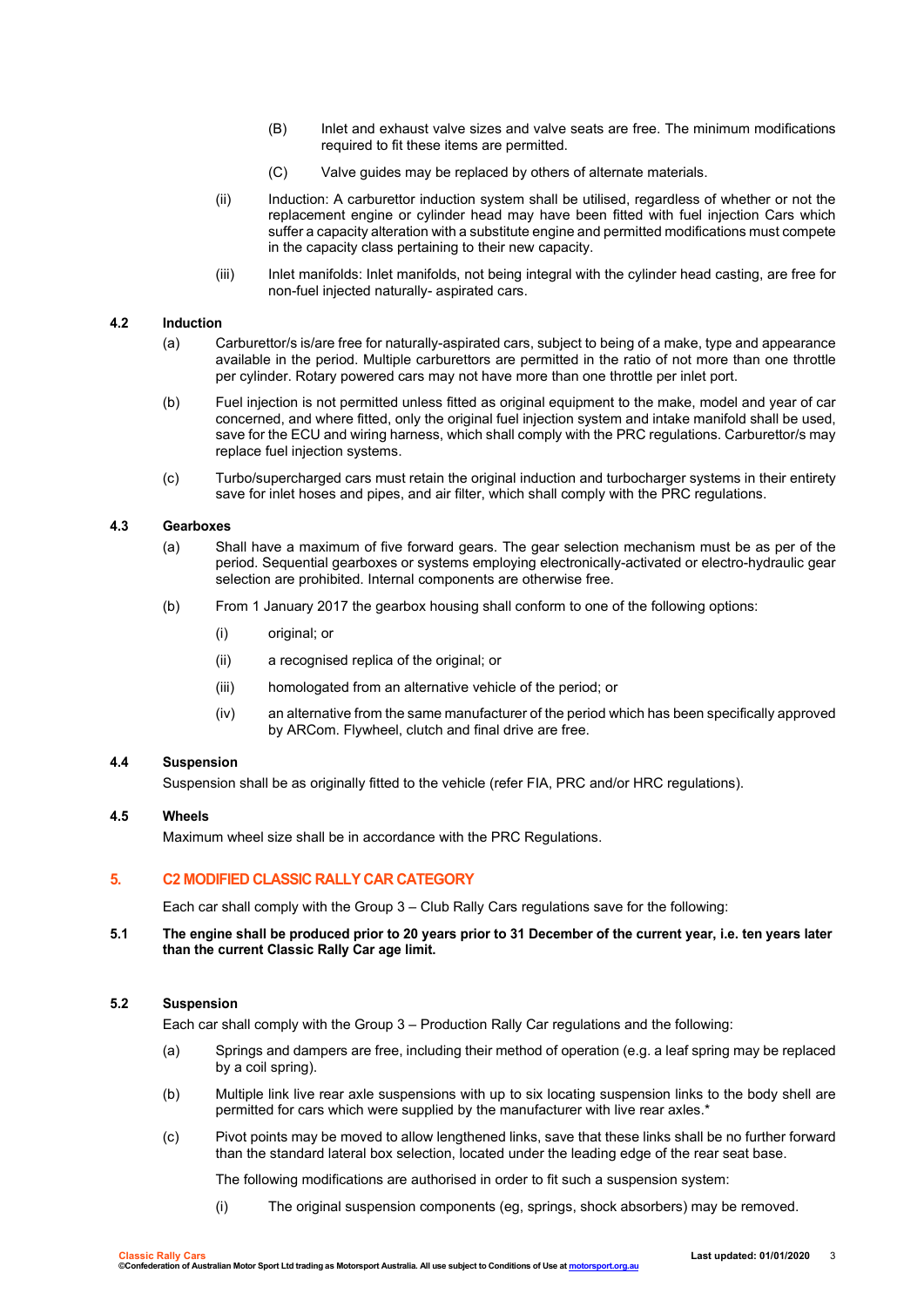- (ii) The differential and rear axle assembly are free.
- (iii) The rear axle assembly may be located longitudinally by up to four individual arms.
- (iv) The rear axle assembly may be located laterally by either a Panhard Rod or Watts Linkage.
- (v) The body shell may be modified to allow the fitment of brackets to mount such arms. To that end, the minimum required amount of metal may be removed from the standard body shell to allow the construction of a forward mount for the suspension arms inside the cabin space. The cabin space must be effectively sealed from the outside of the vehicle in the area where such modifications are made.
- (vi) The use of elastomeric bushings, spherical bearings and/or rose joints is permitted in locating the rear suspension.
- (vii) It is permitted make the appropriate modifications (such as removal of metal and welding in replacement panels of the necessary shape) in order to construct a "turret" in the rear wheel arch, inner guard and/or boot area, the purpose of which is to accommodate and mount the top of a damper or combined spring/damper unit.

**WARNING:** Taking advantage of this modification will result in the car no longer complying with PRC and may result in limited opportunity to use the car.

#### **5.3 Sequential gearboxes or systems employing electronically-activated or electro-hydraulic gear selection are prohibited.**

#### **6. C3 SPECIAL CLASSIC RALLY CAR CATEGORY**

- (a) Each car may be 2WD or 4WD.
- (b) Each car may not comply with C1 or C2, but due to their provenance or special rally historic value are recommended to ARCom for approval to be admitted to this category.
- (c) Cars that would be considered include:
	- (i) Group G, including close replicas, with Motorsport Australia log books.
	- (ii) Group B, including close replicas with FIA log book.
	- (iii) Rally cars with MSNZ log book and NZ civil registration.
- (d) Each supercharged/turbocharged 4WD car shall require fitment of a turbo restrictor of which the size and fitment shall be approved by ARCom.

#### **7. C4 4WD CLASSIC RALLY CAR CATEGORY**

Each car shall comply with the Group 3C – Production Rally Cars regulations for 4WD vehicles and meet the Classic Rally Car manufacture cut-off date.